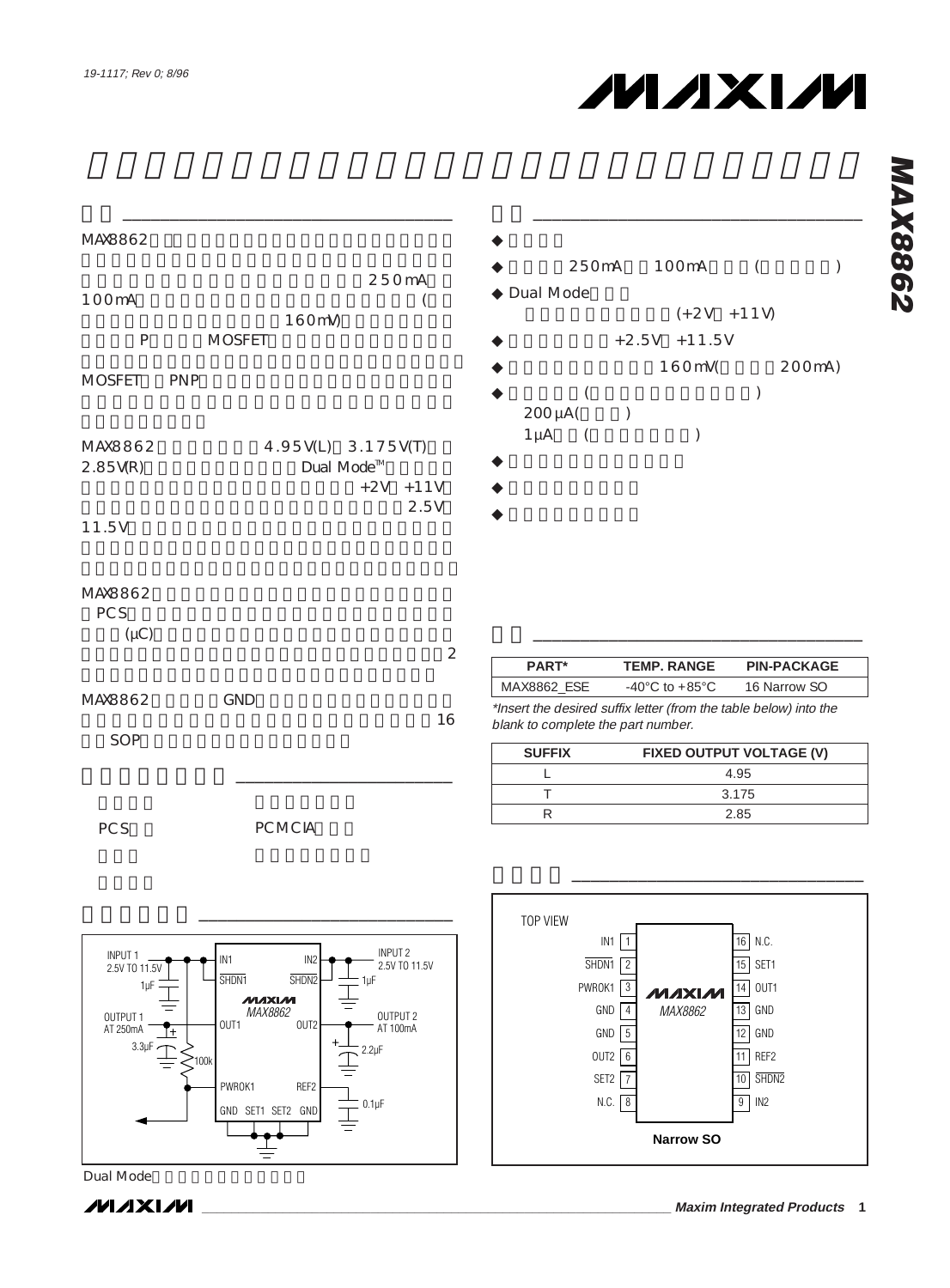## **ABSOLUTE MAXIMUM RATINGS**

| <b>ABSOLUTE MAXIMUM RATINGS</b>                                                                          |  |
|----------------------------------------------------------------------------------------------------------|--|
| Continuous Power Dissipation ( $TA = +70^{\circ}C$ )<br>16-Pin Narrow SO (derate 20mW/°C above +70°C) 1W |  |

| Lead Temperature (soldering, 10sec)  +300°C |  |
|---------------------------------------------|--|

Stresses beyond those listed under "Absolute Maximum Ratings" may cause permanent damage to the device. These are stress ratings only, and functional operation of the device at these or any other conditions beyond those indicated in the operational sections of the specifications is not implied. Exposure to<br>absolute maximum rating conditions for extended periods may affe

#### **ELECTRICAL CHARACTERISTICS (Notes 2, 3)**

(V<sub>IN\_</sub> = V<sub>OUT\_(TYP)</sub> + 1V, T<sub>A</sub> = 0°C to +85°C, unless otherwise noted. Typical values are at T<sub>A</sub> = +25°C.)

| <b>PARAMETER</b>         |                                                                  | <b>CONDITIONS</b>                      |                                  | <b>MIN</b>    | <b>TYP</b> | <b>MAX</b> | <b>UNITS</b>      |  |
|--------------------------|------------------------------------------------------------------|----------------------------------------|----------------------------------|---------------|------------|------------|-------------------|--|
| Input Voltage Range      |                                                                  |                                        |                                  | 2.5           |            | 11.5       | $\vee$            |  |
|                          |                                                                  |                                        | MAX8862L                         | 4.80          | 4.95       | 5.15       | $\vee$            |  |
| Output Voltage           | $0mA < IQUTT1 \le 250mA$<br>$0mA < IOUT2 \le 100mA$              |                                        | MAX8862T                         | 3.050         | 3.175      | 3.300      |                   |  |
|                          |                                                                  |                                        | MAX8862R                         | 2.75          | 2.85       | 2.95       |                   |  |
| Output Voltage Range     |                                                                  |                                        |                                  | $\mathcal{L}$ |            | 11         | $\vee$            |  |
| Maximum Output Current   |                                                                  | $V_{IN1}$ = 2.5V min, $V_{OUIT1}$ = 2V |                                  | 250           |            |            |                   |  |
|                          | $V_{1N2} = 2.5V$ min, $V_{OUT2} = 2V$                            |                                        |                                  | 100           |            |            | mA                |  |
| <b>Current Limit</b>     | <b>IOUT1</b>                                                     |                                        |                                  |               | 580        |            |                   |  |
|                          | lout <sub>2</sub>                                                |                                        |                                  |               | 250        |            | mA                |  |
| Quiescent Current        |                                                                  |                                        |                                  |               | 200        | 330        | μA                |  |
| Shutdown Supply Current  | $V_{IN1} = V_{IN2} = 11.5V$                                      |                                        |                                  |               | 0.01       | 1          | μA                |  |
|                          | $IOUT1 = IOUT2 = 1mA$                                            |                                        |                                  |               | 1.5        |            |                   |  |
|                          | $IOIIT1 = 200mA, MAX8862LT$                                      |                                        |                                  |               | 160        | 330        | mV                |  |
| Dropout Voltage (Note 4) | $I$ OUT2 = 100mA, MAX8862L/T                                     |                                        |                                  |               | 160        | 350        |                   |  |
|                          | $I$ OUT1 = 200mA, MAX8862R                                       |                                        |                                  |               | 165        | 350        |                   |  |
|                          | $IQUT2 = 100mA, MAX8862R$                                        |                                        |                                  |               | 180        | 400        |                   |  |
|                          | $I$ OUT1 = $I$ OUT2 = 15mA                                       | to 11.5V                               | $V_{IN1} = (V_{OUT1(TYP)} + 1V)$ |               | 0.03       | 0.1        | %N                |  |
| Line Regulation          |                                                                  | to 11.5V                               | $V_{1N2} = (V_{OUT2(TYP)} + 1V)$ |               | 0.02       | 0.08       |                   |  |
| Load Regulation          | $IOUT1 = 0mA$ to 250mA, $COUT1 = 3.3\mu F$                       |                                        |                                  |               | 0.015      |            | $%$ /mA           |  |
|                          | $I_{\text{OUT2}} = 0$ mA to 100mA, $C_{\text{OUT2}} = 2.2 \mu F$ |                                        |                                  |               | 0.02       |            |                   |  |
|                          | $COLUT2 = 2.2\muF$                                               |                                        | 10Hz < f < 100kHz                |               | 277        |            |                   |  |
| OUT2 Voltage Noise       | $ZOlIT2 = 10mA$                                                  |                                        | 10Hz < f < 1MHz                  |               | 875        |            |                   |  |
|                          | $COMIT2 = 100UF$                                                 |                                        | 10Hz < f < 100kHz                |               | 211        |            | mV <sub>RMS</sub> |  |
|                          | $ZOlIT2 = 10mA$                                                  |                                        | 10Hz < f < 1MHz                  |               | 667        |            |                   |  |
| <b>REFERENCE</b>         |                                                                  |                                        |                                  |               |            |            |                   |  |
| REF2 Output Voltage      | $C_{REF2} = 0.1 \mu F$                                           |                                        |                                  | 1.230         | 1.250      | 1.270      | $\vee$            |  |
| REF2 Line Regulation     | $V_{IN2} = 2.5V$ to 11.5V                                        |                                        |                                  |               | 1          |            | mV                |  |
| REF2 Load Regulation     | $I_{RFF2} = 0 \mu A$ to $10 \mu A$                               |                                        |                                  |               | 6          |            | mV                |  |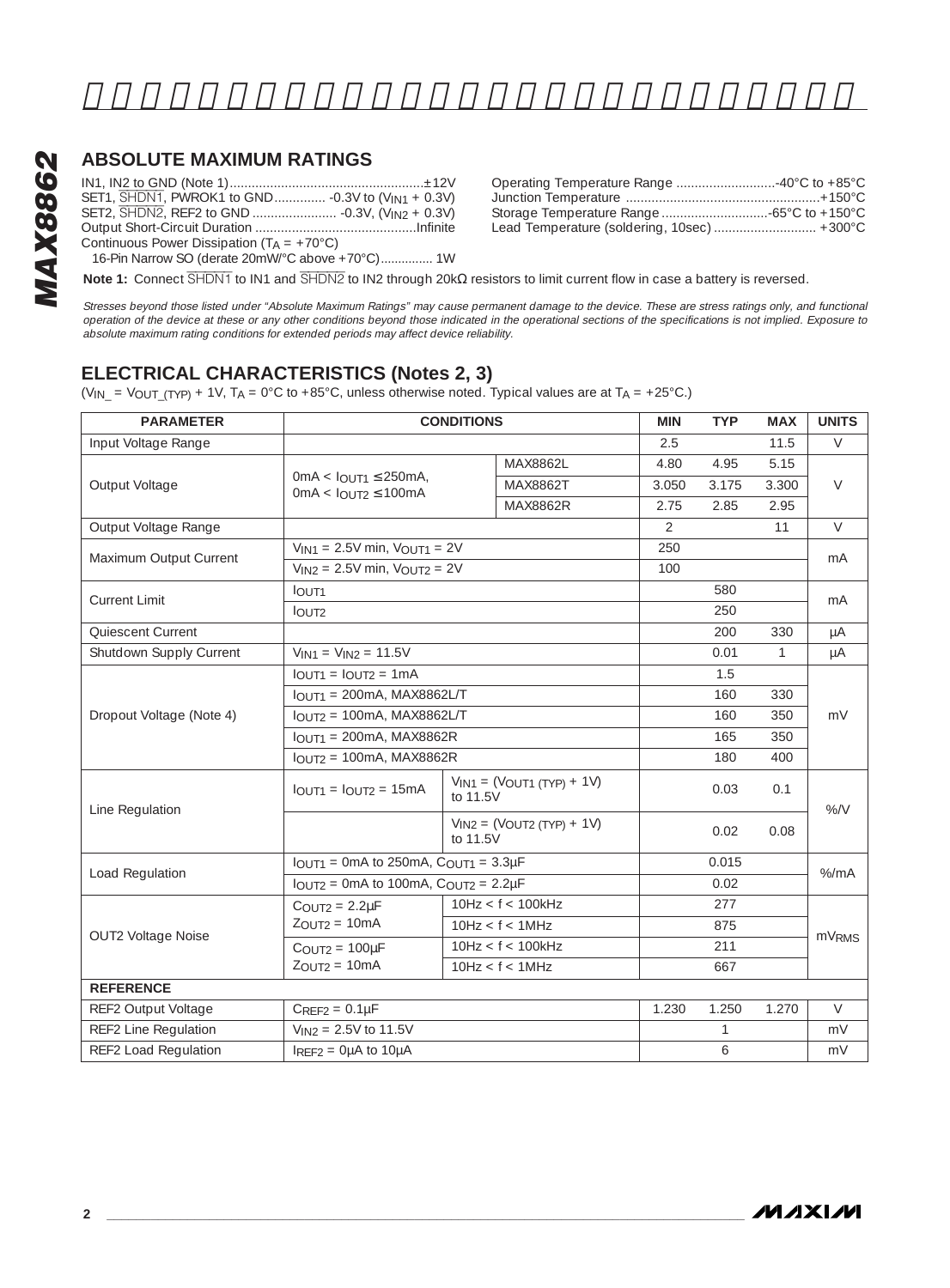#### **ELECTRICAL CHARACTERISTICS (Notes 2, 3)**

(V<sub>IN\_</sub> = V<sub>OUT\_(TYP)</sub> + 1V, T<sub>A</sub> = 0°C to +85°C, unless otherwise noted. Typical values are at T<sub>A</sub> = +25°C.)

| <b>PARAMETER</b>             | <b>CONDITIONS</b>                                                   | <b>MIN</b> | <b>TYP</b> | <b>MAX</b> | <b>UNITS</b> |
|------------------------------|---------------------------------------------------------------------|------------|------------|------------|--------------|
| <b>PWROK1 OUTPUT</b>         |                                                                     |            |            |            |              |
| PWROK1 Trip Voltage          | Falling edge at SET1                                                | 1.175      | 1.200      | 1.225      | $\vee$       |
| PWROK1 Hysteresis            | Rising edge at SET1                                                 |            | 15         |            | mV           |
| PWROK1 Leakage Current       | $V$ PWROK1 = 11.5V                                                  |            | 0.01       | 1          | μA           |
| PWROK1 Low Voltage           | $Isink = 0.5mA$                                                     |            | 25         | 200        | mV           |
| <b>SHDN</b>                  |                                                                     |            |            |            |              |
| SHDN_Logic Low               | Shutdown mode, $V_{\text{IN}} = V_{\text{OUT}}$ (TYP) + 1V to 11.5V |            |            | 0.45       | $\vee$       |
| SHDN_Logic High              | Active mode, $V_{IN} = 11.5V$                                       | 1.8        |            |            | $\vee$       |
| SHDN_ Leakage Current        | $V\overline{\text{SHDN}} = 11.5V$                                   |            | 0.01       | 1          | μA           |
| <b>SET INPUT</b>             |                                                                     |            |            |            |              |
| SET_Reference Voltage        | $SET_ = OUT_$ , $I_{QU}T_1 = I_{QUT2} = 15mA$                       | 1.23       | 1.25       | 1.28       | $\vee$       |
| SET_Input Bias Current       | $VSET = 1.30V$                                                      |            | 0.01       | 0.1        | μA           |
| SET Threshold                | Internal feedback                                                   |            |            | 40         | mV           |
|                              | External feedback                                                   | 250        |            |            |              |
| <b>THERMAL PROTECTION</b>    |                                                                     |            |            |            |              |
| Thermal Shutdown Temperature |                                                                     |            | 160        |            | $^{\circ}$ C |
| Thermal Shutdown Hysteresis  |                                                                     |            | 20         |            |              |

### **ELECTRICAL CHARACTERISTICS (Notes 2, 3)**

(V<sub>IN\_</sub> = V<sub>OUT\_(TYP)</sub> + 1V, T<sub>A</sub> = -40°C to +85°C, unless otherwise noted. Typical values are at T<sub>A</sub> = +25°C.)

| <b>PARAMETER</b>         |                                                                            | <b>CONDITIONS</b> |       |       | <b>MAX</b> | <b>UNITS</b> |
|--------------------------|----------------------------------------------------------------------------|-------------------|-------|-------|------------|--------------|
| Input Voltage Range      |                                                                            |                   | 2.5   |       | 11.5       | V            |
|                          |                                                                            | MAX8862L          | 4.80  | 4.95  | 5.15       |              |
| Output Voltage           | $0mA < I_{OUT1} \leq 250mA$ ,<br>$0mA <$ $\vert$ $0 \vert$ $T$ $>$ $100mA$ | MAX8862T          | 3.050 | 3.175 | 3.300      | V            |
|                          |                                                                            | MAX8862R          | 2.740 | 2.85  | 2.960      |              |
| Output Voltage Range     |                                                                            |                   |       |       | 11         | V            |
| Maximum Output Current   | $V_{\text{IN1}} = 2.5V$ min, $V_{\text{OUT1}} = 2V$                        |                   |       |       |            | mA           |
|                          | $V_{IN2} = 2.5V$ min, $V_{OII}T2 = 2V$                                     |                   |       |       |            |              |
| Current I imit           | <b>IOUT1</b>                                                               |                   | 580   |       | mA         |              |
|                          | <b>OUT2</b>                                                                |                   |       | 250   |            |              |
| Quiescent Current        |                                                                            |                   |       | 200   | 330        | μA           |
| Shutdown Supply Current  | $V_{IN1} = V_{IN2} = 11.5V$                                                |                   |       | 0.01  |            | μA           |
|                          | $IOUT1 = IOUT2 = 1mA$                                                      |                   | 1.5   |       |            |              |
| Dropout Voltage (Note 4) | $IQUT1 = 200mA, MAX8862L/T$                                                |                   |       | 160   | 330        |              |
|                          | $IQUT2 = 100mA, MAX8862L/T$                                                |                   |       | 160   | 350        | mV           |
|                          | $IQUT1 = 200mA, MAX8862R$                                                  |                   |       | 165   | 350        |              |
|                          | $IOUT2 = 100mA, MAX8862R$                                                  |                   |       | 180   | 400        |              |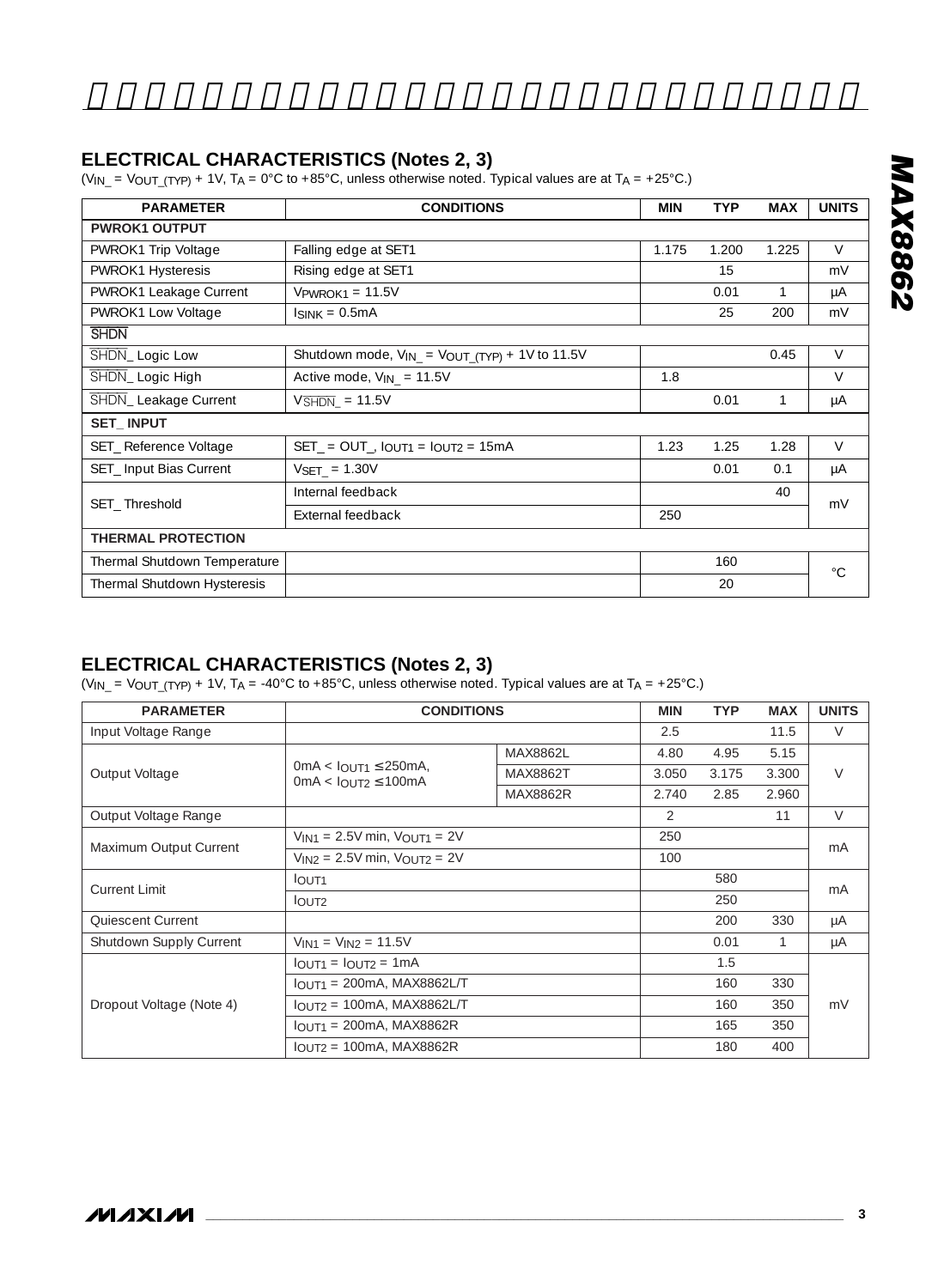#### **ELECTRICAL CHARACTERISTICS (Notes 2, 3) (continued)**

| <b>PARAMETER</b>          |                                                         | <b>CONDITIONS</b>                            | <b>MIN</b>                                                                                                    | <b>TYP</b> | <b>MAX</b> | <b>UNITS</b> |
|---------------------------|---------------------------------------------------------|----------------------------------------------|---------------------------------------------------------------------------------------------------------------|------------|------------|--------------|
|                           | $IOUT1 = IOUT2 = 15mA$                                  | $V_{IN1} = (V_{OUT1(TYP)} + 1V)$<br>to 11.5V |                                                                                                               | 0.03       | 0.12       |              |
| Line Regulation           |                                                         | $V_{IN2} = (V_{OUT2(TYP)} + 1V)$<br>to 11.5V |                                                                                                               | 0.02       | 0.10       | %N           |
|                           | $IOUTT1 = 0$ to 250mA, C <sub>OUT1</sub> = 3.3µF        |                                              |                                                                                                               | 0.015      |            |              |
| Load Regulation           | COUT2 = $2.2 \mu$ F, 10Hz < f < 1MHz, $I_{OUT2}$ = 10mA |                                              |                                                                                                               | 0.02       |            | $%$ /mA      |
|                           |                                                         | 10Hz < f < 100kHz                            | 277<br>$\sim$<br>$\sim$<br>875<br>ä,<br><b>µVRMS</b><br>211<br>667<br>1.250<br>$\vee$<br>1.217<br>1.277<br>mV |            |            |              |
| OUT2 Voltage Noise        | $C = 2.2 \mu F$ , $Z_{OUT2} = 10 mA$                    | 10Hz < f < 1MHz                              |                                                                                                               |            |            |              |
|                           |                                                         | 10Hz < f < 100kHz                            |                                                                                                               |            |            |              |
|                           | $C = 100 \mu F$ , $Z_{OUT2} = 10 mA$                    | 10Hz < f < 1MHz                              |                                                                                                               |            |            |              |
| <b>REFERENCE</b>          |                                                         |                                              |                                                                                                               |            |            |              |
| REF2 Output Voltage       | $C_{RFF2} = 0.1 \mu F$                                  |                                              |                                                                                                               |            |            |              |
| REF2 Line Regulation      | $V_{\text{IN2}} = 2.5V$ to 11.5V                        |                                              |                                                                                                               | 1          |            |              |
| REF2 Load Regulation      | $I_{REF2} = 0 \mu A$ to $10 \mu A$                      |                                              |                                                                                                               | 6          |            | mV           |
| <b>PWROK1 OUTPUT</b>      |                                                         |                                              |                                                                                                               |            |            |              |
| PWROK1 Trip Voltage       | Falling edge at SET1                                    |                                              | 1.165                                                                                                         | 1.200      | 1.235      |              |
| PWROK1 Hysteresis         | Rising edge at SET1                                     |                                              |                                                                                                               | 15         |            | mV           |
| PWROK1 Leakage Current    | $VPWROK1 = 11.5V$                                       |                                              |                                                                                                               | 0.01       | 1          | μA           |
| PWROK1 Low Voltage        | $IsINK = 0.5mA$                                         |                                              |                                                                                                               | 25         | 200        | mV           |
| <b>SHDN</b>               |                                                         |                                              |                                                                                                               |            |            |              |
| SHDN_Logic Low            | Shutdown mode, $V_{IN} = V_{OUT}$ (TYP) + 1V to 11.5V   |                                              |                                                                                                               |            | 0.45       |              |
| SHDN_Logic High           | Active mode, $V_{IN} = 11.5V$                           |                                              | 2.0                                                                                                           |            |            |              |
| SHDN_ Leakage Current     | $V\overline{SHDN}$ = 11.5V                              |                                              |                                                                                                               | 0.02       | 1          | μA           |
| <b>SET INPUT</b>          |                                                         |                                              |                                                                                                               |            |            |              |
| SET_Reference Voltage     | $SET_ = OUT_$ , $I_{OUT1} = I_{OUT2} = 15mA$            |                                              | 1.220                                                                                                         | 1.250      | 1.290      |              |
| SET Input Bias Current    | $VSET = 1.30V$                                          |                                              |                                                                                                               | 0.01       | 0.1        |              |
| SET Threshold             | Internal feedback                                       |                                              |                                                                                                               |            | 30         | mV           |
| <b>THERMAL PROTECTION</b> | External feedback                                       |                                              | 250                                                                                                           |            |            |              |

**Note 2:** Guaranteed by design for  $T_A = -40^\circ C$ .

**Note 3:** Guaranteed for a junction temperature (TJ) equal to the operating temperature range. E-grade parts are guaranteed by design to operate up to T<sub>J</sub> = +125°C. For T<sub>J</sub> above +125°C, specifications exceed the operating limits.

**Note 4:** Dropout voltage is (V<sub>IN</sub>\_ - V<sub>OUT</sub>\_) when V<sub>OUT</sub>\_ falls to 100mV below its nominal value at V<sub>IN</sub>\_ = (V<sub>OUT</sub> + 1V). For example, the MAX8862 is tested by measuring the V<sub>OUT\_</sub> at (V<sub>IN\_</sub> = 5.95V for the MAX8862L, V<sub>IN\_</sub> = 4.175V for the MAX8862T, and  $V_{\text{IN}}$  = 3.85V for the MAX8862R) then  $V_{\text{IN}}$  is lowered until  $V_{\text{OUT}}$  falls 100mV below the measured value.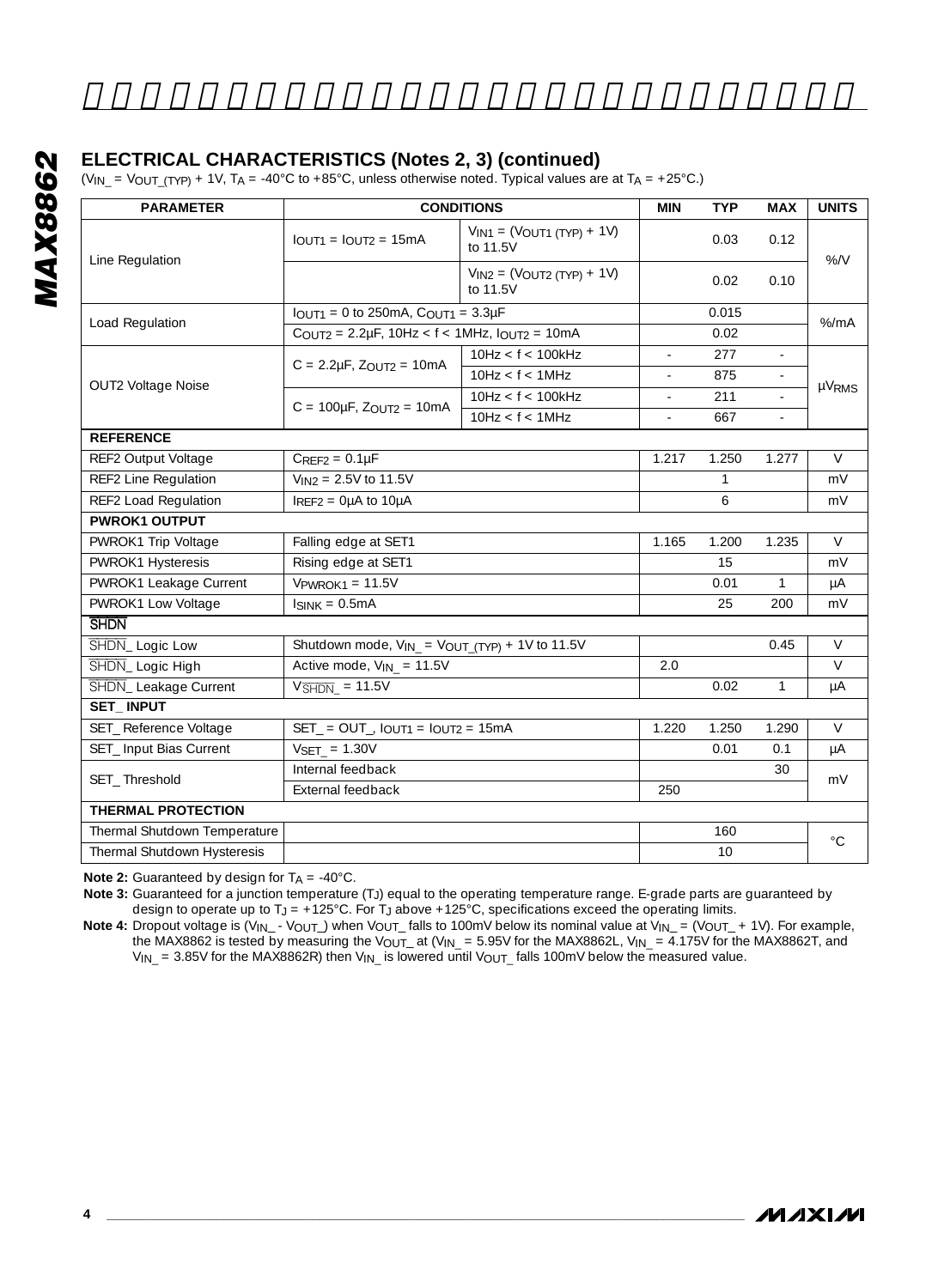

B = OUT1, 1V/div

 $(V_{IN1} = V_{IN2} = 5.3V, C_{IN1} = C_{IN2} = 1 \mu F, C_{OUT1} = 3.3 \mu F, C_{OUT2} = 2.2 \mu F, \overline{SHDN1} = IN1, \overline{SHDN2} = IN2. T_A = +25^{\circ}C, \text{ unless}$ otherwise noted.)

 $\mathcal{L}_{\mathcal{M}}$  , and the set of the set of the set of the set of the set of the set of the set of the set of the set of the set of the set of the set of the set of the set of the set of the set of the set of the set of th

**MAX8862**

**MAX8862**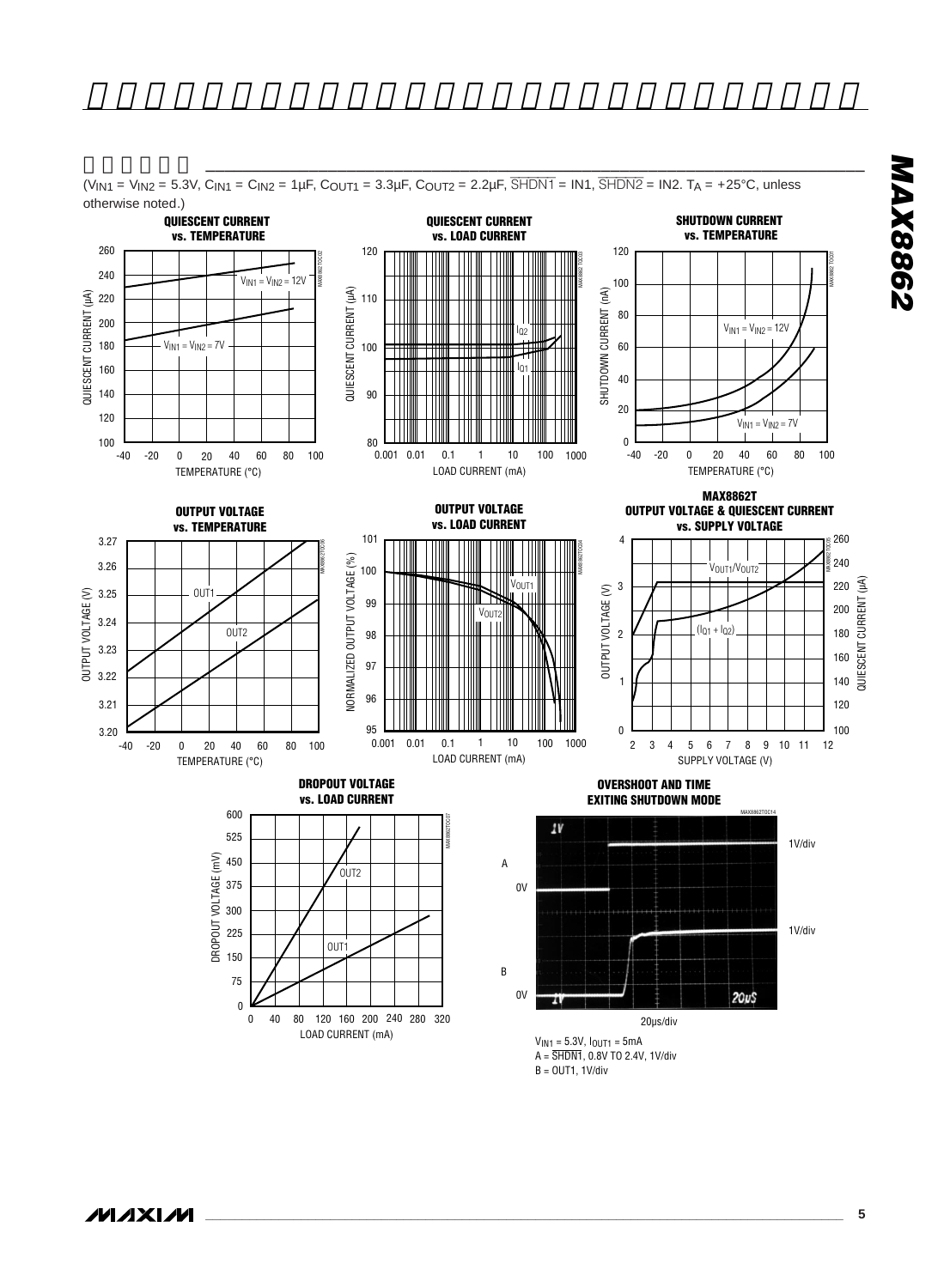

 $5\nu$ S

 $\mathcal{L}_{\mathcal{L}_{\mathcal{L}}}$  , and the contribution of the contribution of the contribution of the contribution of the contribution of the contribution of the contribution of the contribution of the contribution of the contributi

 $(V_{IN1} = V_{IN2} = 5.3V, C_{IN1} = C_{IN2} = 1 \mu F, COUT1 = 3.3 \mu F, COUT2 = 2.2 \mu F, \overline{SHDNI} = IN1, \overline{SHDNI} = IN2.$  TA = +25°C, unless

5µs/div  $I<sub>OUT1</sub> = 250mA$ , AC COUPLED





 $V_{INI}$  = 7V,  $V_{OUT1}$  = 3.2V A = LOAD CURRENT, 0mA TO 300mA, 0.2A/div

 $B = V_{\text{OUT1}}$  RIPPLE, 50mV/div, AC COUPLED

**OUT2 LINE-TRANSIENT RESPONSE**



I<sub>OUT2</sub> = 200mA, V<sub>OUT2</sub> = 3.2V<br>A = V<sub>IN2</sub>, 5.5V TO 6.5V, 1V/div<br>B = V<sub>OUT2</sub> RIPPLE, 50mV/div, AC COUPLED

**OUT2 NOISE AND RIPPLE**



VOUT 500µV/div

MAX8862TOC09

I<sub>OUT2</sub> = 100mA, AC COUPLED

**OUT2 LOAD-TRANSIENT RESPONSE**

5µs/div



2ms/div

V<sub>IN2</sub> = 7V, V<sub>OUT2</sub> = 3.2V<br>A = LOAD CURRENT, 0mA TO 200mA, 0.2A/div<br>B = V<sub>OUT2</sub> RIPPLE, 50mV/div, AC COUPLED



 $I_{OUT1} = 300mA, V_{OUT1} = 3.2V$  $A = V_{IN1} = 5.5V$  TO 6.5V, 1V/div B = V<sub>OUT1</sub> RIPPLE, 50mV/div, AC COUPLED

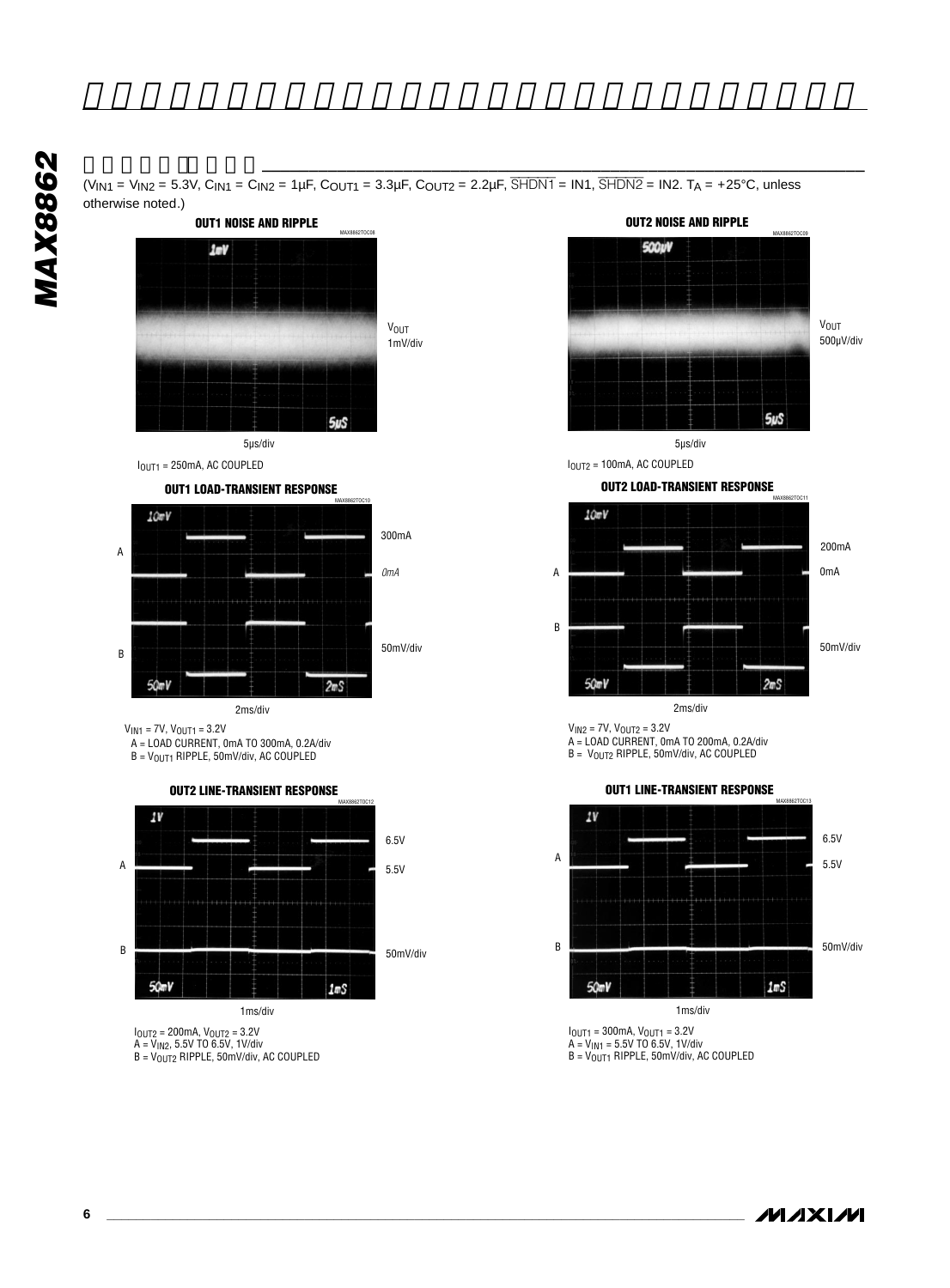| $\mathbf{1}$   | IN1               |                     | $(2.5V$ 11.5V) 1µF<br><b>ESR</b> | GND                |
|----------------|-------------------|---------------------|----------------------------------|--------------------|
| 2              | SHDN1             |                     |                                  |                    |
| 3              | PWROK1            | 4%<br>$\mathcal{L}$ | V <sub>OUT1</sub>                | (V <sub>OUT1</sub> |
| 4, 5, 12, 13   | <b>GND</b>        |                     |                                  |                    |
| 6              | OUT <sub>2</sub>  | $\overline{2}$      | $ESR(0.5)$<br>$2.2 \mu F$        | GND<br>ESR         |
| $\overline{7}$ | SET2              | OUT2<br>OUT2 GND    | GND                              |                    |
| 8, 16          | N.C.              |                     |                                  |                    |
| 9              | IN2               | $\overline{2}$      | <b>ESR</b><br>$(2.5V$ 11.5V) 1µF | GND                |
| 10             | SHDN <sub>2</sub> | $\overline{2}$      |                                  | 2                  |
| 11             | REF <sub>2</sub>  | 2                   | $0.1 \mu F$<br>GND               |                    |
| 14             | OUT1              |                     | $3.3 \mu F$<br>$ESR(0.5)$        | GND<br><b>ESR</b>  |
| 15             | SET1              | OUT1<br>OUT1 GND    | GND                              |                    |

 $\frac{1}{2}$  ,  $\frac{1}{2}$  ,  $\frac{1}{2}$  ,  $\frac{1}{2}$  ,  $\frac{1}{2}$  ,  $\frac{1}{2}$  ,  $\frac{1}{2}$  ,  $\frac{1}{2}$  ,  $\frac{1}{2}$  ,  $\frac{1}{2}$  ,  $\frac{1}{2}$  ,  $\frac{1}{2}$  ,  $\frac{1}{2}$  ,  $\frac{1}{2}$  ,  $\frac{1}{2}$  ,  $\frac{1}{2}$  ,  $\frac{1}{2}$  ,  $\frac{1}{2}$  ,  $\frac{1$ 

|                                       |                    |                    | OUT1/OUT2                             |  |
|---------------------------------------|--------------------|--------------------|---------------------------------------|--|
| MAX8862 Dual Mode™                    |                    |                    | SET1/SET2                             |  |
| 4.95V(L) 3.175V(T) 2.85V(R)<br>2V 11V |                    |                    | V <sub>SET1</sub> / V <sub>SET2</sub> |  |
| (OUT1<br>OUT2)                        | 250 <sub>m</sub> A | 100 <sub>m</sub> A | 40 <sub>mV</sub>                      |  |
| (1)                                   |                    |                    |                                       |  |
| 2                                     |                    |                    | P<br>MAX8862 P                        |  |
| REF <sub>2</sub><br>1.25V             |                    |                    | <b>PNP</b>                            |  |
|                                       | <b>MOSFET</b>      |                    | P<br><b>MOSFET</b>                    |  |
| P                                     |                    |                    | <b>PNP</b>                            |  |
|                                       |                    |                    | MAX8862                               |  |

 $200 \mu A$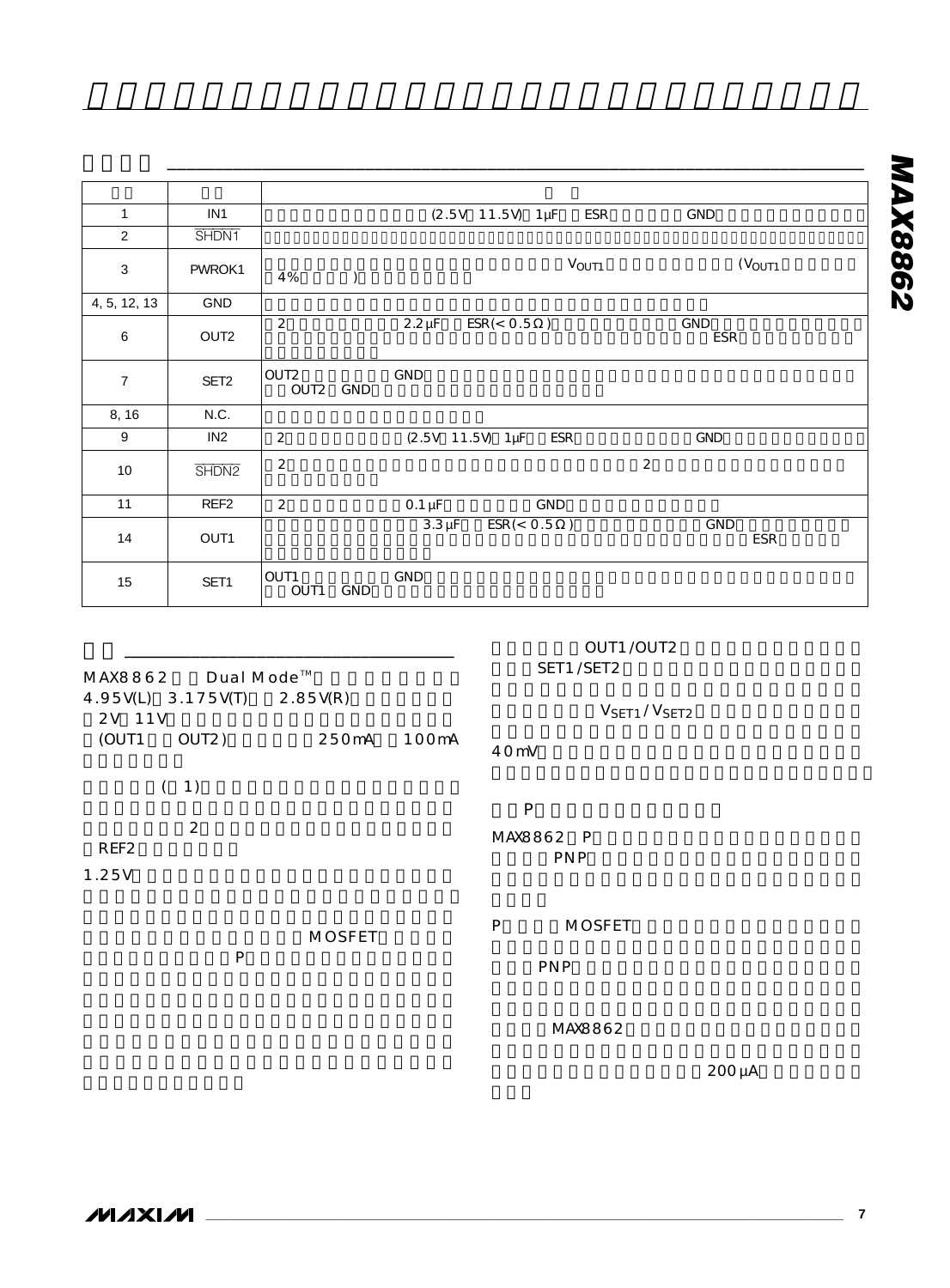



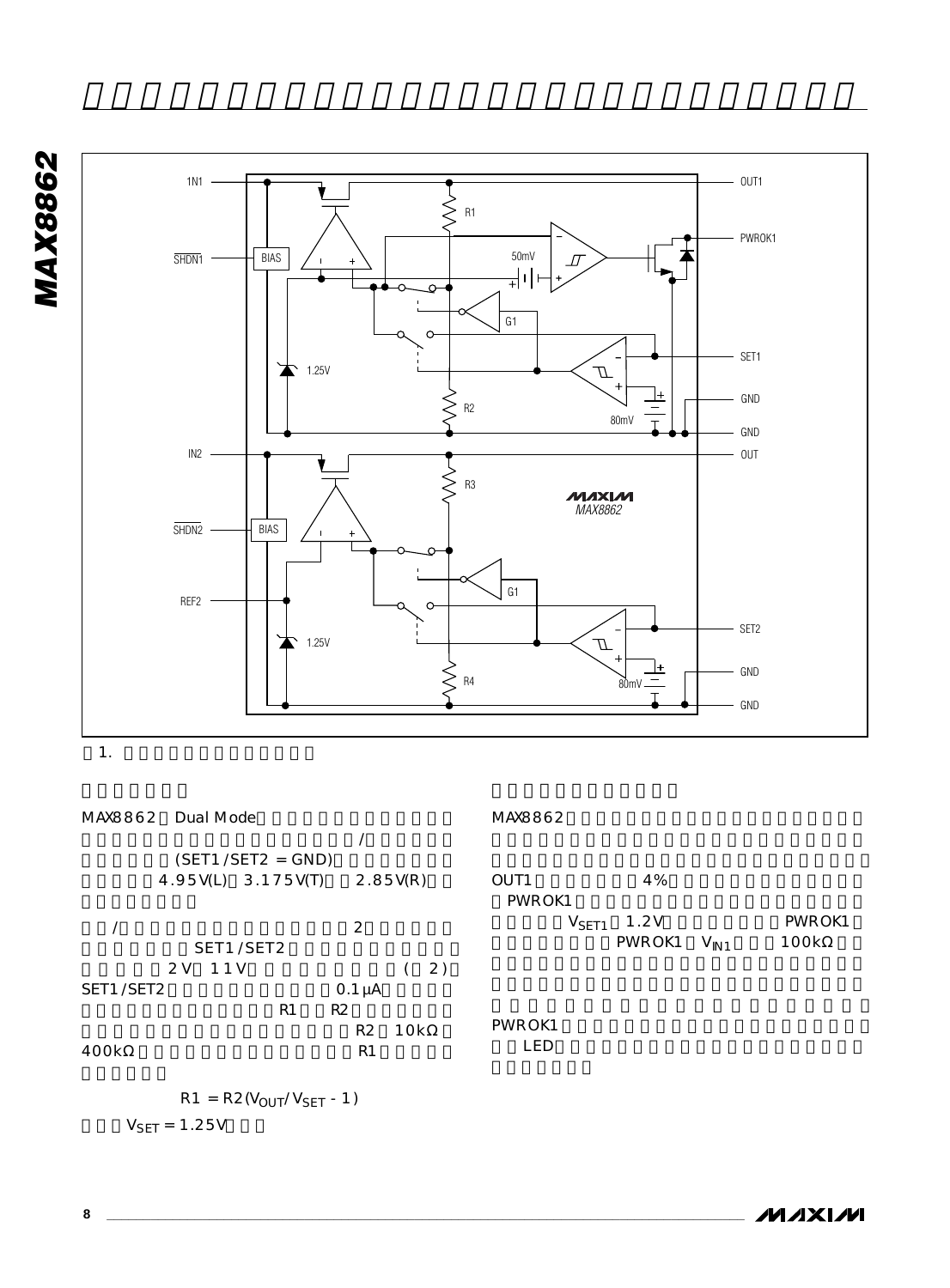

 $T_J =$ 

 $MAX8862$ 

MAX8862

 $T_J = +160$ 



|           |  | REF2 $0.1 \mu F$ |             |  |
|-----------|--|------------------|-------------|--|
|           |  |                  | 2           |  |
| MAX8862 2 |  |                  | SHDN1 SHDN2 |  |

| 0.1 µF |                                 |                                           |                                                                           |                                              |
|--------|---------------------------------|-------------------------------------------|---------------------------------------------------------------------------|----------------------------------------------|
| 2      |                                 |                                           |                                                                           | RPWROK1 RSHDN1                               |
|        | $R$ SHDN2<br>R <sub>SHDN2</sub> |                                           | $=$ $ V_{N1} /(R_{SHDN1} + R_{PWROK1})$ $I_{REV2} =  V_{N2} /$<br>MAX8862 | I <sub>R</sub> <sub>FVI</sub><br>$(VSHINT =$ |
|        | SHDN <sub>2</sub>               | $V_{N1}$ $VS_{\overline{SHDN2}} = V_{N2}$ | ( > 20k )                                                                 |                                              |

 $1 \mu$ A

```
MAX8862
```
580mA 2 250mA  $(V_{IN1} \times I_{LIM1} + V_{IN2} \times I_{LIM2})$  $T_J = +150$  $\Gamma$ 

$$
\big) \quad
$$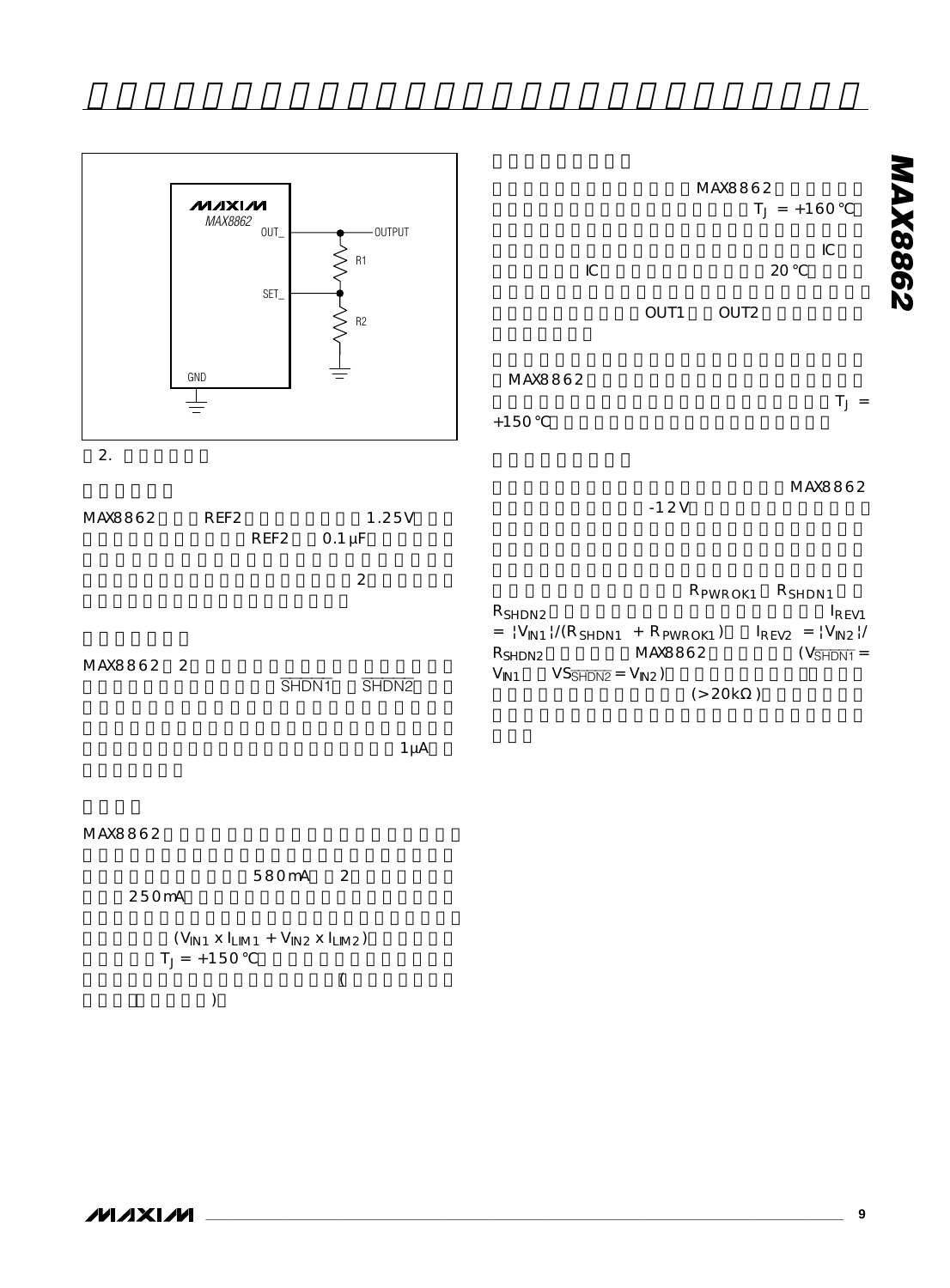

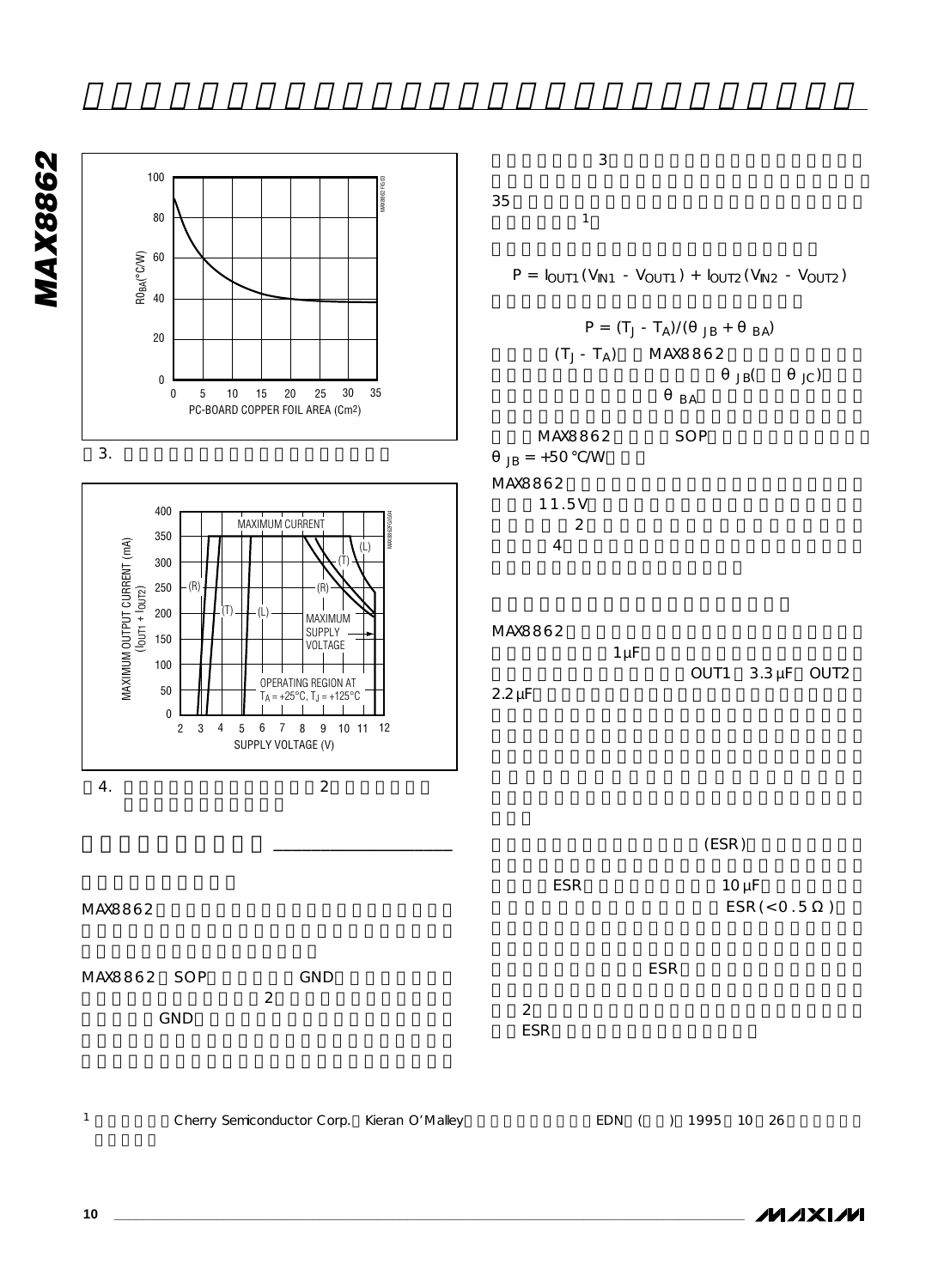





**MAX8862**

**MAX8862** 



**\_\_\_\_\_\_\_\_\_\_\_\_\_\_\_\_\_\_\_\_\_\_\_\_\_\_\_\_\_\_\_\_\_\_\_\_\_\_\_\_\_\_\_\_\_\_\_\_\_\_\_\_\_\_\_\_\_\_\_\_\_\_\_\_\_\_\_\_\_\_\_\_\_\_\_\_\_\_\_\_\_\_\_\_\_\_ 11**